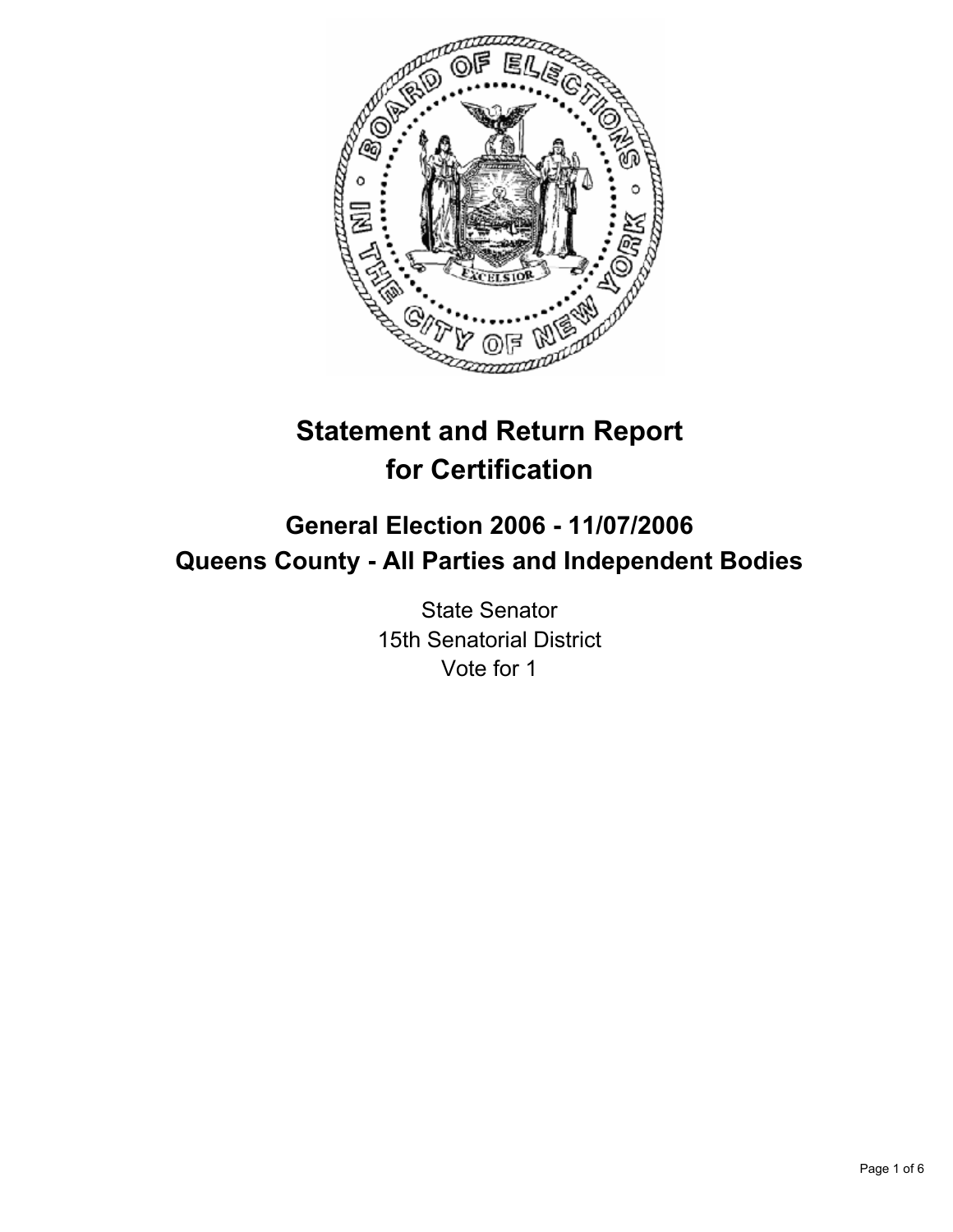

| <b>PUBLIC COUNTER</b>            | 6,813 |
|----------------------------------|-------|
| <b>EMERGENCY</b>                 | 18    |
| ABSENTEE/MILITARY                | 90    |
| <b>AFFIDAVIT</b>                 | 73    |
| <b>Total Ballots</b>             | 6,998 |
| SERPHIN R MALTESE (REPUBLICAN)   | 2,599 |
| ALBERT BALDEO (DEMOCRATIC)       | 2,915 |
| SERPHIN R MALTESE (INDEPENDENCE) | 251   |
| SERPHIN R MALTESE (CONSERVATIVE) | 321   |
| <b>Total Votes</b>               | 6,086 |
| Unrecorded                       | 912   |

#### **Assembly District 25**

| <b>PUBLIC COUNTER</b>            | ◠ |
|----------------------------------|---|
| <b>EMERGENCY</b>                 |   |
| ABSENTEE/MILITARY                |   |
| AFFIDAVIT                        |   |
| <b>Total Ballots</b>             |   |
| SERPHIN R MALTESE (REPUBLICAN)   |   |
| ALBERT BALDEO (DEMOCRATIC)       |   |
| SERPHIN R MALTESE (INDEPENDENCE) |   |
| SERPHIN R MALTESE (CONSERVATIVE) |   |
| <b>Total Votes</b>               |   |

| <b>PUBLIC COUNTER</b>            | 2.012 |
|----------------------------------|-------|
| <b>EMERGENCY</b>                 | 0     |
| ABSENTEE/MILITARY                | 33    |
| AFFIDAVIT                        | 27    |
| <b>Total Ballots</b>             | 2,080 |
| SERPHIN R MALTESE (REPUBLICAN)   | 577   |
| ALBERT BALDEO (DEMOCRATIC)       | 1,022 |
| SERPHIN R MALTESE (INDEPENDENCE) | 79    |
| SERPHIN R MALTESE (CONSERVATIVE) | 111   |
| <b>Total Votes</b>               | 1,789 |
| Unrecorded                       | 291   |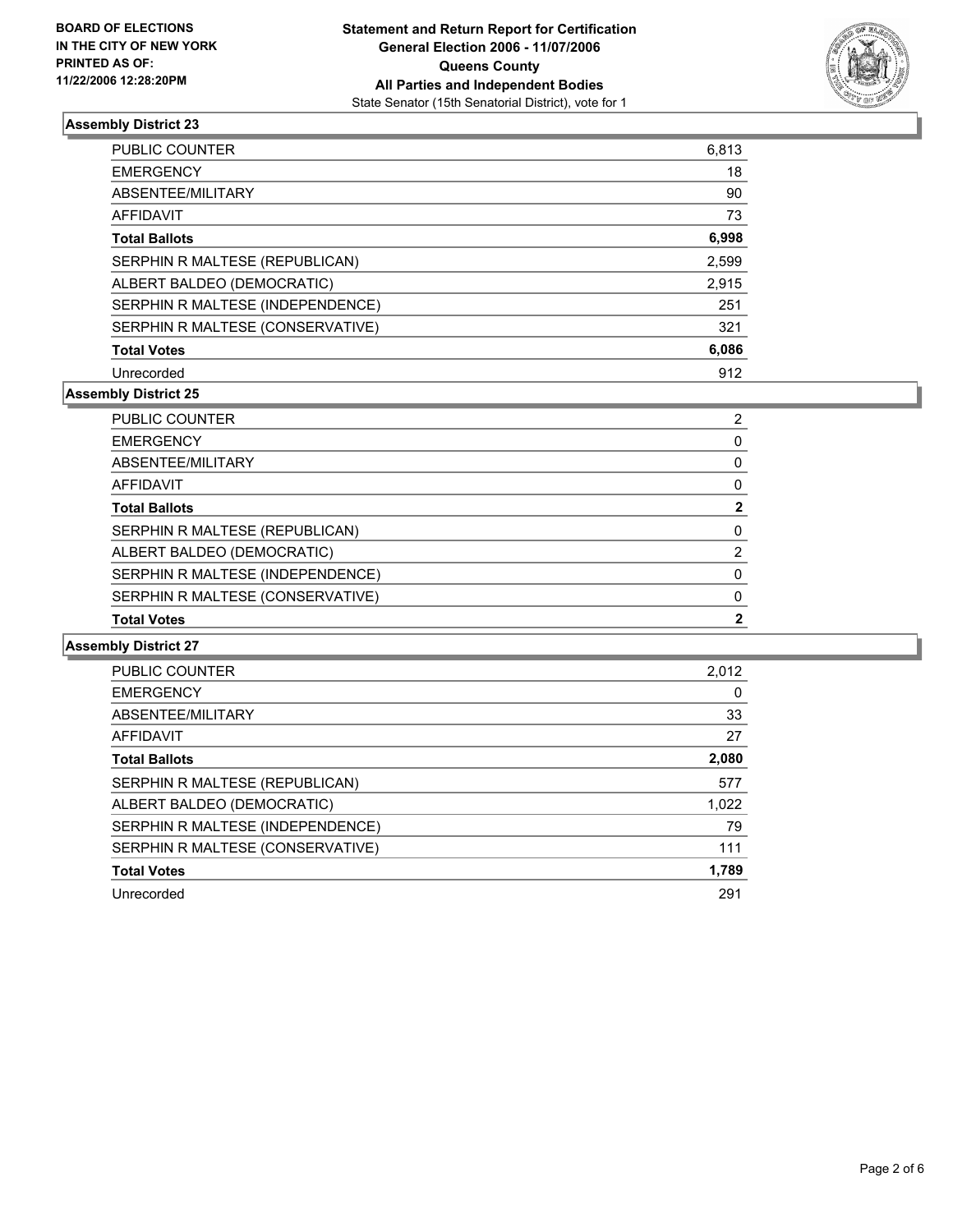

| PUBLIC COUNTER                   | 8,190 |
|----------------------------------|-------|
| <b>EMERGENCY</b>                 | 35    |
| ABSENTEE/MILITARY                | 181   |
| <b>AFFIDAVIT</b>                 | 86    |
| <b>Total Ballots</b>             | 8,521 |
| SERPHIN R MALTESE (REPUBLICAN)   | 3,567 |
| ALBERT BALDEO (DEMOCRATIC)       | 3,158 |
| SERPHIN R MALTESE (INDEPENDENCE) | 340   |
| SERPHIN R MALTESE (CONSERVATIVE) | 471   |
| <b>Total Votes</b>               | 7,536 |
| Unrecorded                       | 985   |

## **Assembly District 30**

| PUBLIC COUNTER                   | 7,266 |  |
|----------------------------------|-------|--|
| <b>EMERGENCY</b>                 | 20    |  |
| ABSENTEE/MILITARY                | 175   |  |
| AFFIDAVIT                        | 87    |  |
| <b>Total Ballots</b>             | 7,574 |  |
| SERPHIN R MALTESE (REPUBLICAN)   | 2,922 |  |
| ALBERT BALDEO (DEMOCRATIC)       | 2,790 |  |
| SERPHIN R MALTESE (INDEPENDENCE) | 366   |  |
| SERPHIN R MALTESE (CONSERVATIVE) | 432   |  |
| <b>Total Votes</b>               | 6,510 |  |
| Unrecorded                       | 1.064 |  |

| <b>PUBLIC COUNTER</b>            | 915 |
|----------------------------------|-----|
| <b>EMERGENCY</b>                 | 0   |
| ABSENTEE/MILITARY                | 16  |
| <b>AFFIDAVIT</b>                 | 10  |
| <b>Total Ballots</b>             | 947 |
| SERPHIN R MALTESE (REPUBLICAN)   | 264 |
| ALBERT BALDEO (DEMOCRATIC)       | 471 |
| SERPHIN R MALTESE (INDEPENDENCE) | 30  |
| SERPHIN R MALTESE (CONSERVATIVE) | 27  |
| <b>Total Votes</b>               | 792 |
| Unrecorded                       | 155 |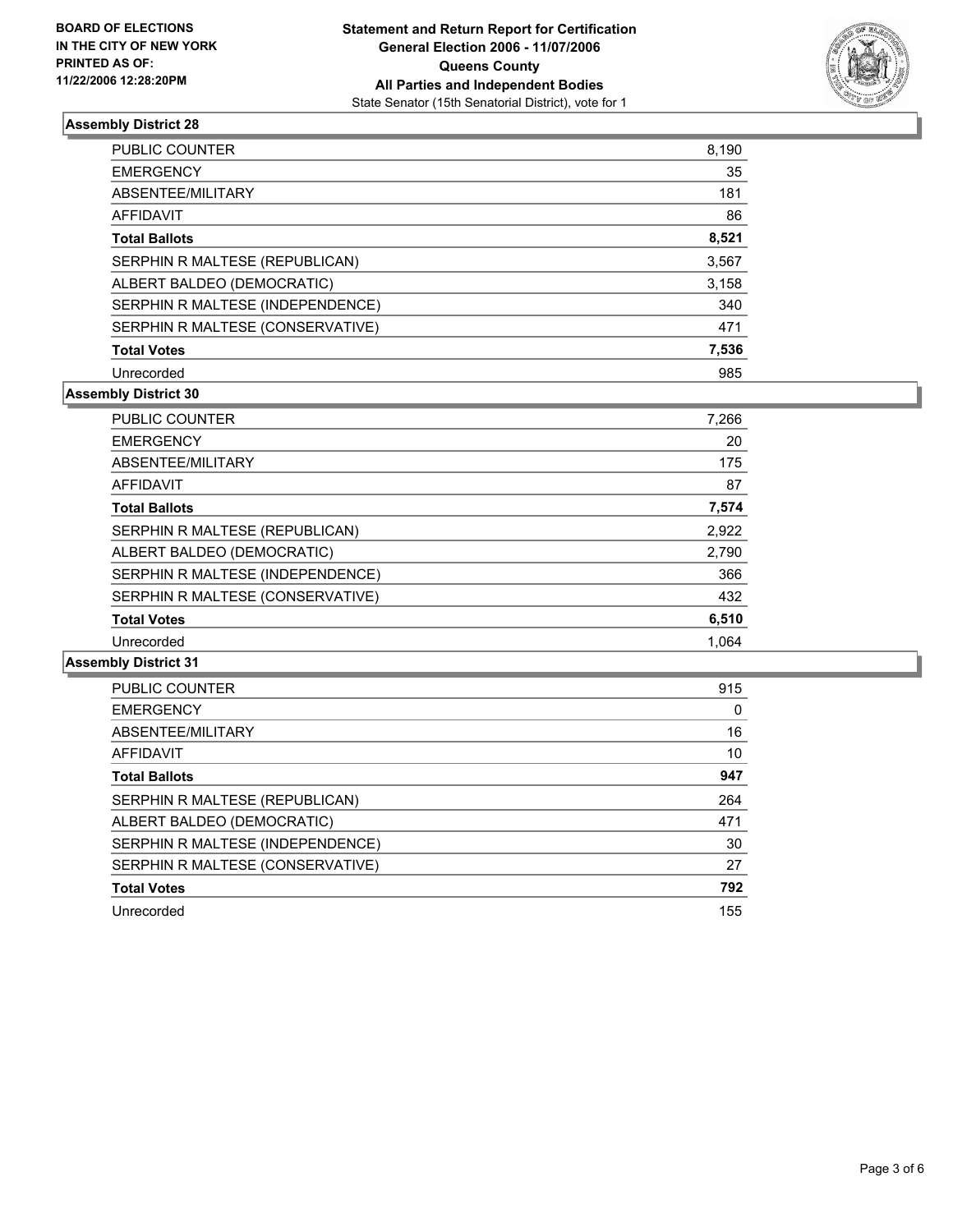

| <b>PUBLIC COUNTER</b>            | 49 |
|----------------------------------|----|
| <b>EMERGENCY</b>                 |    |
| ABSENTEE/MILITARY                |    |
| <b>AFFIDAVIT</b>                 |    |
| <b>Total Ballots</b>             | 50 |
| SERPHIN R MALTESE (REPUBLICAN)   | 13 |
| ALBERT BALDEO (DEMOCRATIC)       | 24 |
| SERPHIN R MALTESE (INDEPENDENCE) | 3  |
| SERPHIN R MALTESE (CONSERVATIVE) |    |
| <b>Total Votes</b>               | 40 |
| Unrecorded                       | 10 |

#### **Assembly District 35**

| PUBLIC COUNTER                   | 465 |
|----------------------------------|-----|
| <b>EMERGENCY</b>                 | 0   |
| ABSENTEE/MILITARY                | 12  |
| AFFIDAVIT                        | 11  |
| <b>Total Ballots</b>             | 490 |
| SERPHIN R MALTESE (REPUBLICAN)   | 138 |
| ALBERT BALDEO (DEMOCRATIC)       | 221 |
| SERPHIN R MALTESE (INDEPENDENCE) | 12  |
| SERPHIN R MALTESE (CONSERVATIVE) | 17  |
| <b>Total Votes</b>               | 388 |
| Unrecorded                       | 102 |

| PUBLIC COUNTER                   | 1,917 |
|----------------------------------|-------|
| <b>EMERGENCY</b>                 | 0     |
| ABSENTEE/MILITARY                | 32    |
| <b>AFFIDAVIT</b>                 | 41    |
| <b>Total Ballots</b>             | 1,998 |
| SERPHIN R MALTESE (REPUBLICAN)   | 546   |
| ALBERT BALDEO (DEMOCRATIC)       | 936   |
| SERPHIN R MALTESE (INDEPENDENCE) | 73    |
| SERPHIN R MALTESE (CONSERVATIVE) | 82    |
| <b>BOB MELENDEZ (WRITE-IN)</b>   |       |
| <b>JESUS CHRIST (WRITE-IN)</b>   |       |
| <b>Total Votes</b>               | 1,639 |
| Unrecorded                       | 359   |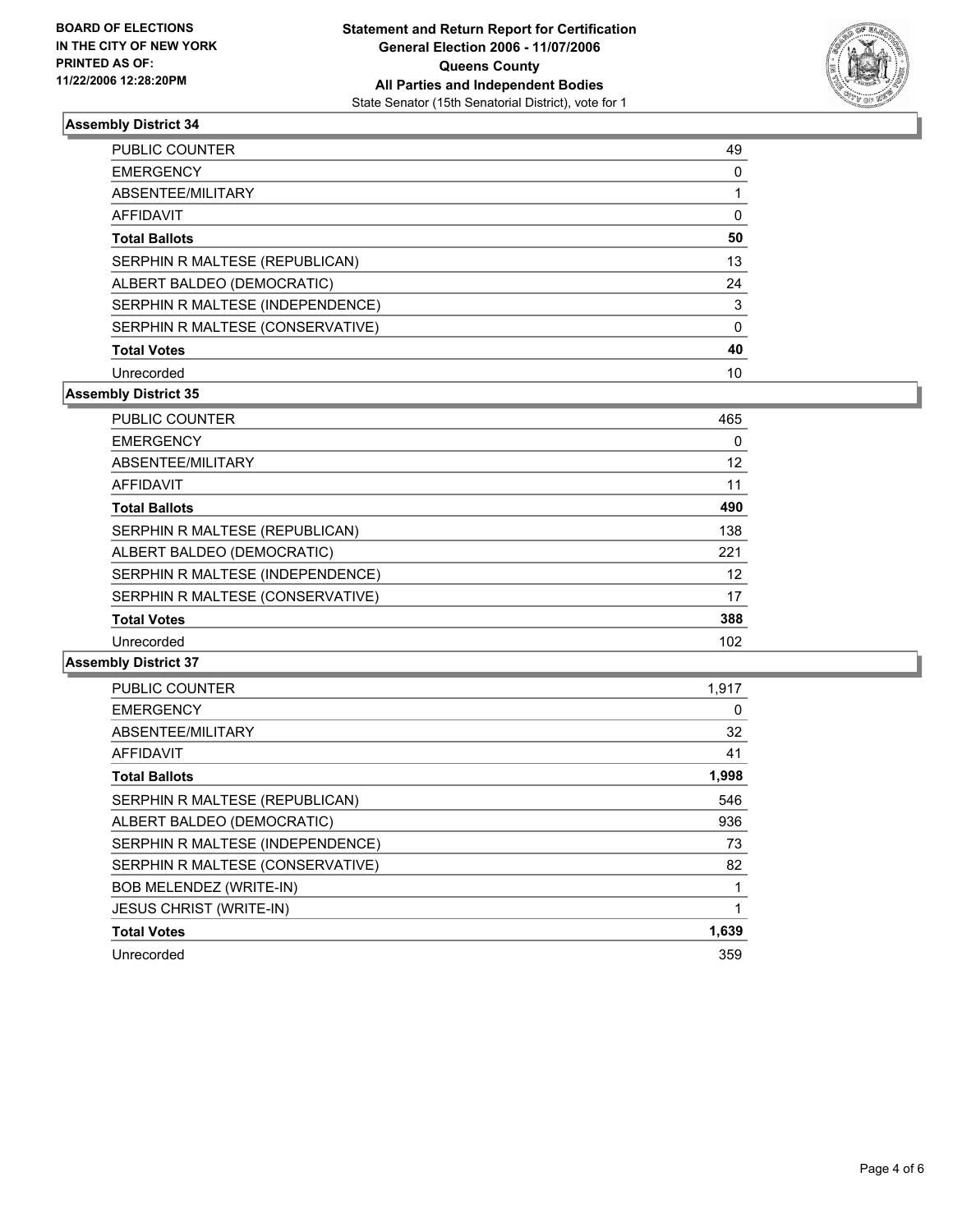

| <b>PUBLIC COUNTER</b>            | 11,536 |
|----------------------------------|--------|
| <b>EMERGENCY</b>                 | 0      |
| ABSENTEE/MILITARY                | 176    |
| AFFIDAVIT                        | 225    |
| <b>Total Ballots</b>             | 11,973 |
| SERPHIN R MALTESE (REPUBLICAN)   | 3,609  |
| ALBERT BALDEO (DEMOCRATIC)       | 5,507  |
| SERPHIN R MALTESE (INDEPENDENCE) | 467    |
| SERPHIN R MALTESE (CONSERVATIVE) | 623    |
| ALLAN W. JENNINGS (WRITE-IN)     |        |
| <b>Total Votes</b>               | 10,207 |
| Unrecorded                       | 1.766  |